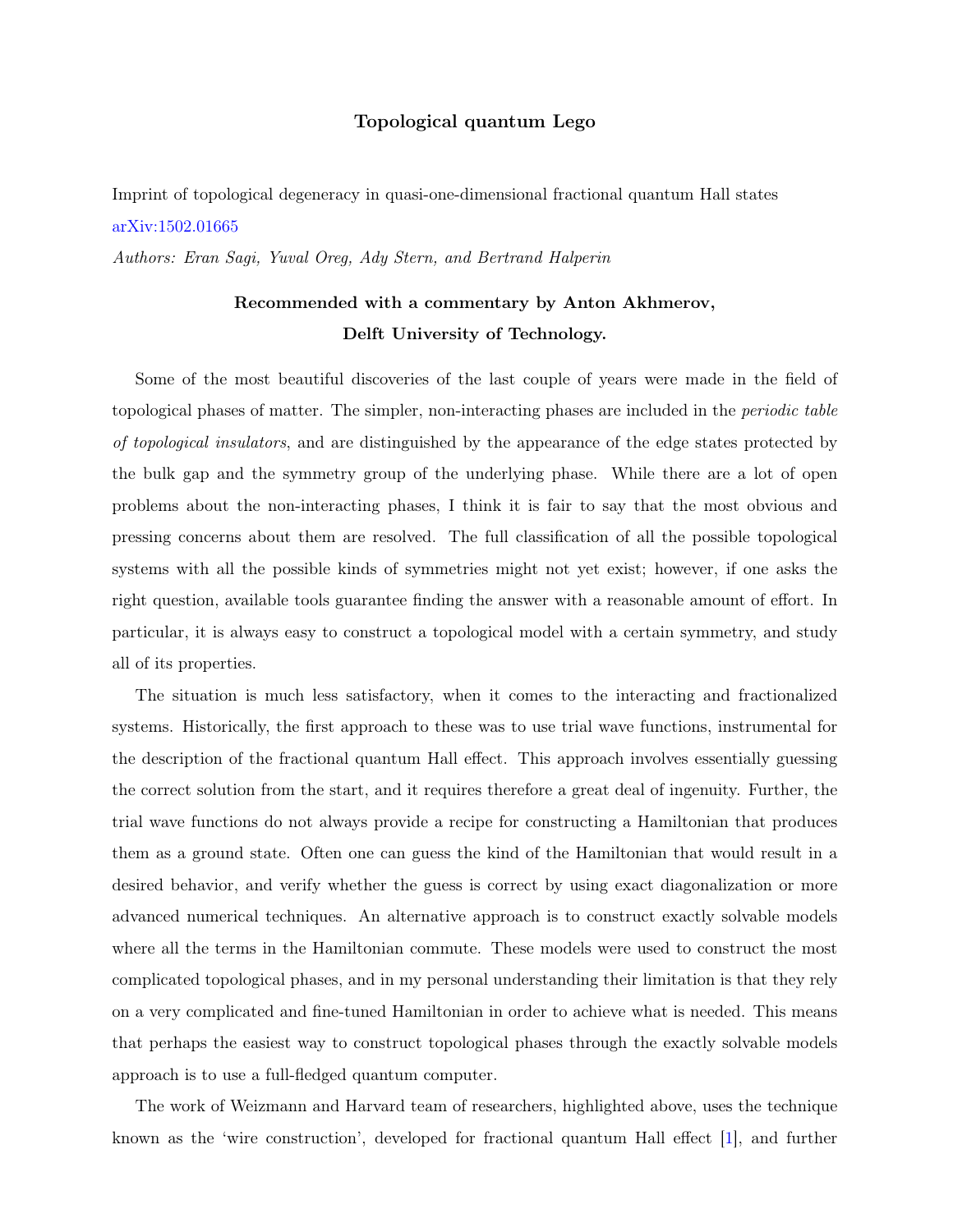extended to other phases in the last couple of years (see e.g. Ref. [\[2\]](#page-2-1) for an application of the wire construction to the classification of topological phases). The main idea is to start with a simple initial Hamiltonian that cis constructed for a set of of parallel wires, each wire carrying a single electron mode and having a conventional dispersion relation. Then by using the standard bosonization technique we can switch to considering collective excitations in each wire. The next step is to construct the interactions and inter-wire hoppings in the wire array such that several conditions are fullfilled:

- All the extra hopping and interaction terms must commute with each other. This guarantees that these terms don't compete.
- All the degrees of freedom in the bulk must be gapped out by these extra terms.
- Some modes from the outermost wires may stay propagating. These are the topologically protected edge states.

This idea balances between the two approaches I mentioned above. Just like in the exactly solvable models the wire approach allows to retain an advantage of being able to start from a Hamiltonian, and taylor it to produce expected topological properties. This Hamiltonian is much simpler than that of exactly solvable models due to sacrificing of the requirement that all the terms in the Hamiltonian must commute: the kinetic energy of the wires does not need to commute with the inter-wire hopping and interaction terms. The price of the sacrifice is that now we are unable to figure out anymore the full excitation spectrum of the system, and are only able to predict correctly the ground state properties, the low energy spectrum, and sometimes the excitation gap.

The main physical phenomenon that the authors analyse is the  $2\pi d$ -periodic Josephson effect, the residue of the topological protection when one breaks the topological protection by reducing one of the linear dimensions of the system to be smaller than localization length, and additionally breaks translation invariance to remove the remaining accidental ground state degeneracy. In principle, this phenomenon could probably be predicted by generic topological arguments, entirely avoiding the need to perform a detailed analysis (the same holds also for many other topological phenomena). However the main reason why I consider the preprint important is the ability of the authors to carry out the analytical calculations beginning to end. Starting from the Hamiltonian, the authors are able to derive its topological properties, calculate the operators that switch the Hamiltonian between different ground states, and to address the splitting of the ground state degeneracy. There is also a nice feature that the authors do not advertise at all, namely the diagrammatic representation of